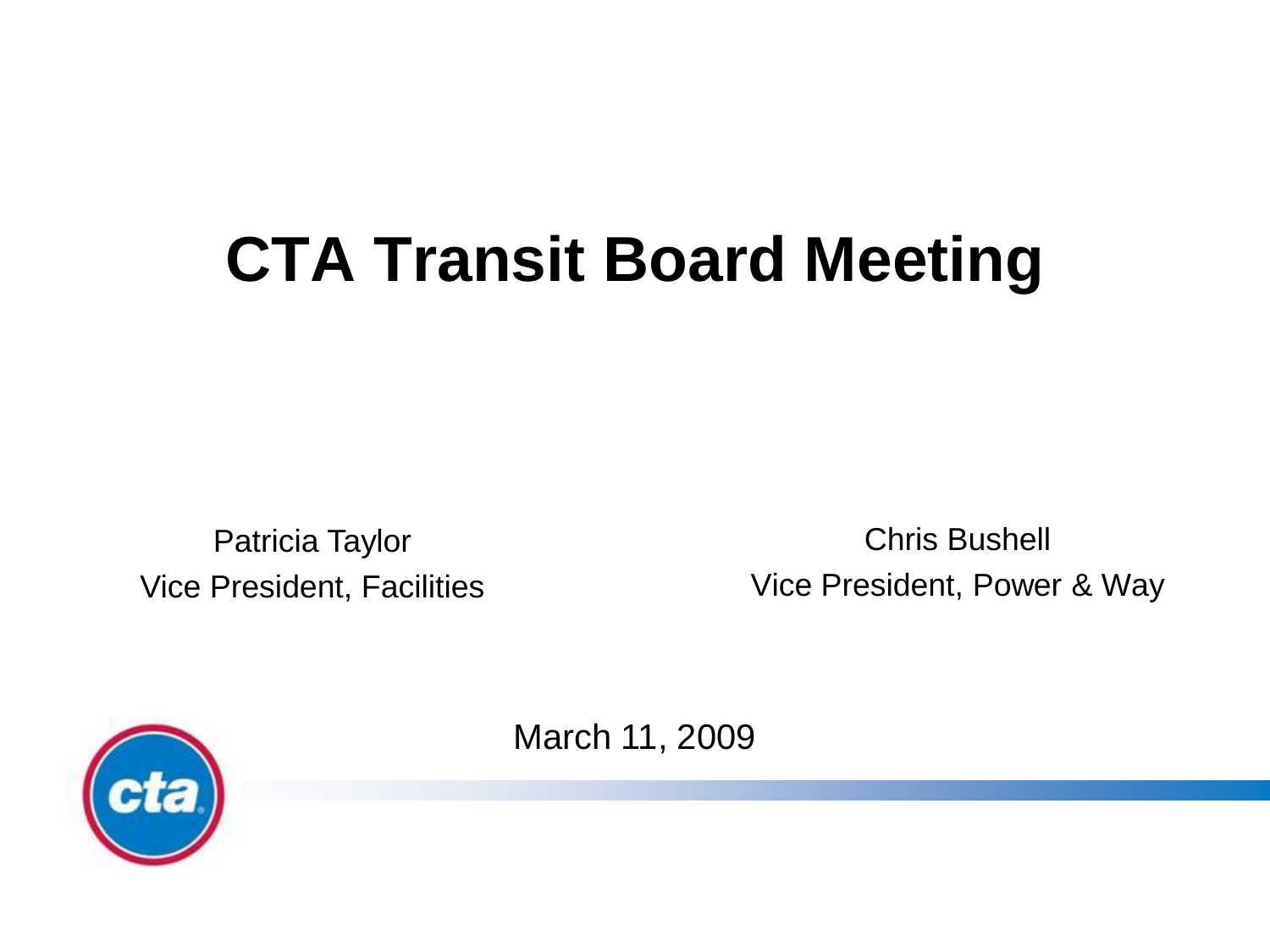# **Project Update: Brown Line Rehabilitation Wittmann/ Titzer/ Hurtado**

**Facilities Construction**

## **Brown Line Schedule Status & Project Update as of 3/2/09**

| <b>Project Value/Total Budget</b> | \$529.9M |
|-----------------------------------|----------|
| <b>Earned to Date</b>             | \$456.1M |
| <b>Percent Earned to Date</b>     | 86.1%    |
| <b>Percent Time Used to Date</b>  | 80%      |

#### **Station Updates**

- **Paulina (Completion: Late March 2009)**
	- $\triangleright$  Track structure painting is ongoing. Platform windbreak installation continues.
- **Wellington (Completion: July 2009)**
	- Installation of platform steel, platform conduit, stationhouse masonry and steel continues. Elevator installation to begin in March.
- **Fullerton (Completion: December 2009)**
	- Installation of stationhouse steel, elevator frames and panels, electrical work in support rooms, station masonry, and station utilities continues.
- **Belmont (Completion: December 2009)**
	- Installation of station house foundations, elevator equipment, station roofing, and electrical work in support rooms continues.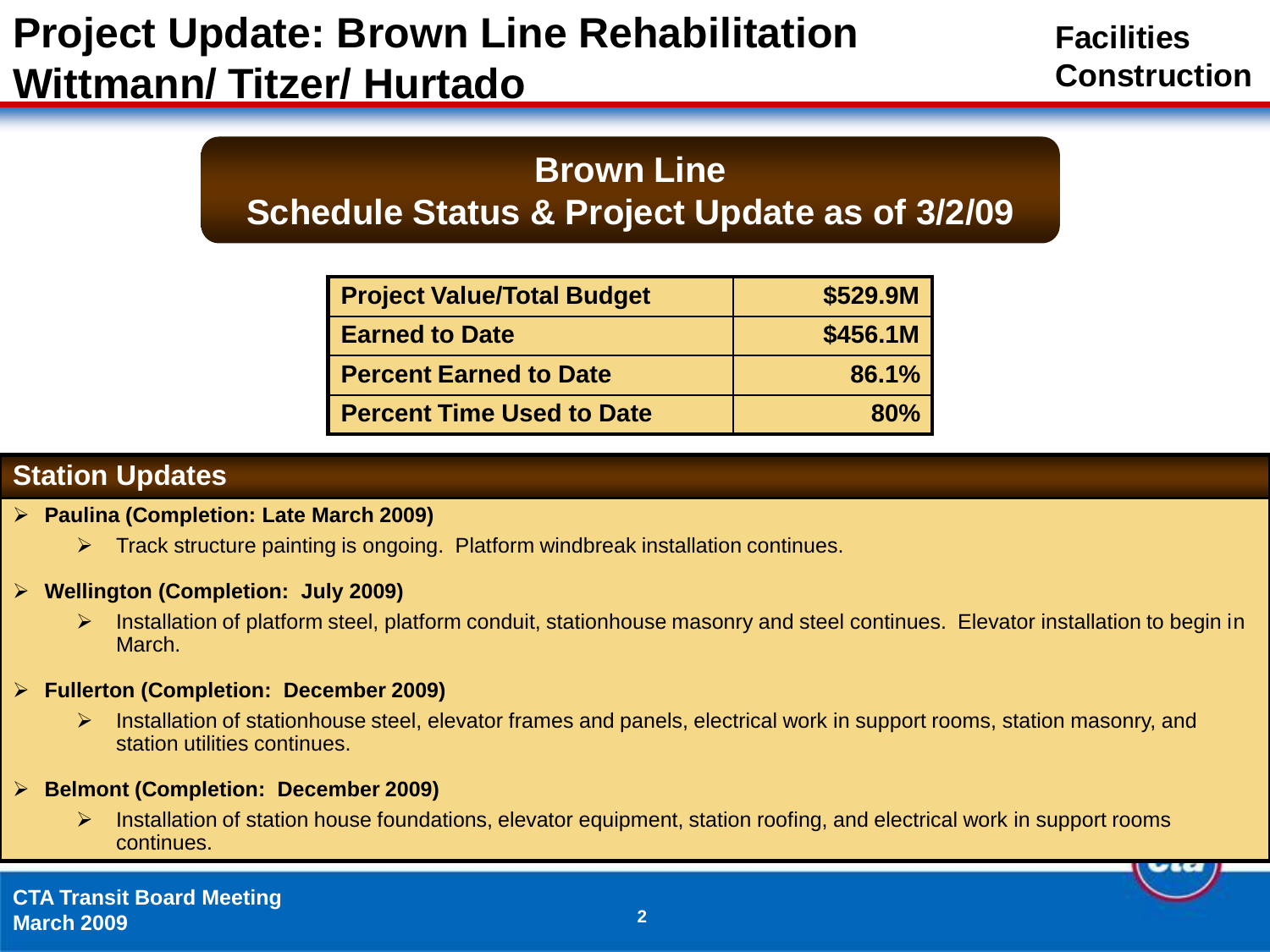# **Project Update: Subway Escalators Wittmann/ Herndobler**

**Facilities Construction**

cta

## **Subway Escalators**

**Schedule Status & Project Update as of 3/2/09**

| <b>Total Project Budget</b>        | \$22,805,563 |
|------------------------------------|--------------|
| <b>Construction Contract Value</b> | \$16,693,306 |
| <b>Earned to Date</b>              | \$7,284,698  |
| <b>Percent Earned to Date</b>      | 44%          |
| <b>Percent Time Used to Date</b>   | 42%          |

#### **Project Update**

*Jackson/Van Buren (mezzanine to street) escalator was returned to service on February 19, 2009.*

**Construction on the following escalators continues:**

- *Monroe/Adams (platform to mezzanine)*
	- *Return to service scheduled April 2009*
- *Randolph/Washington (platform to mezzanine)*
	- *Return to service scheduled May 2009*
- *Adams/Jackson (mezzanine to street)* 
	- *Return to service scheduled May 2009*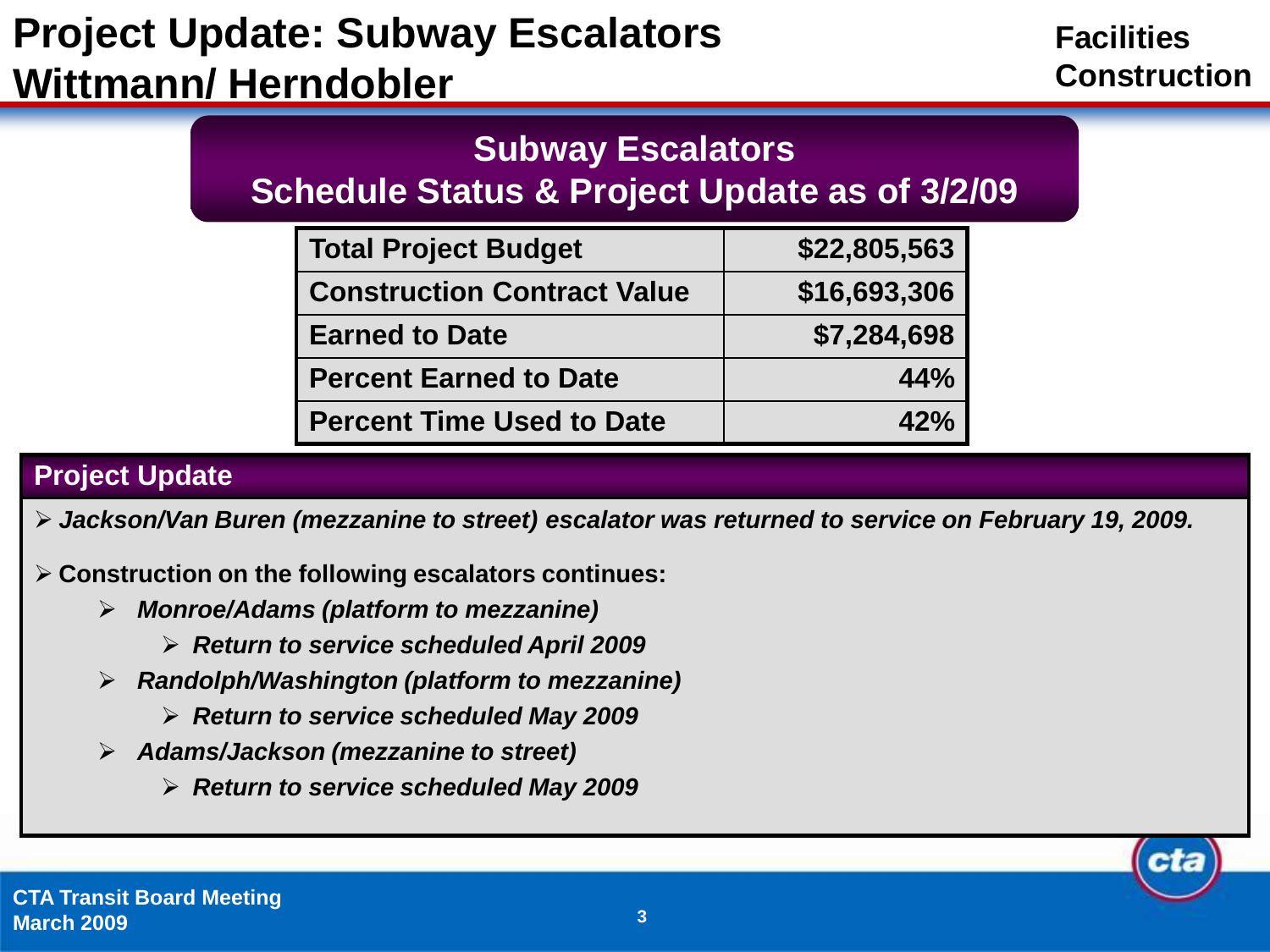## **Howard/Red Line Schedule Status & Project Update as of 3/2/09**

| <b>Total Project Budget</b>      | \$87.6M     |
|----------------------------------|-------------|
| <b>Contract Value</b>            | \$61.8M     |
| <b>Earned to Date</b>            | \$61.8M     |
| <b>Percent Earned to Date</b>    | 100%        |
| <b>Percent Time Used to Date</b> | <b>100%</b> |

- **New terminal station entrance opened June 9, 2008. Station is ADA compliant, with 4 elevators and 6 escalators and tactile edging and signage.**
- **Howard Street entrance closed August 16, 2008 for renovation.**
- **Project substantial completion met in February 2009.**
- **Process of completing punch list of Howard Street entrance, will be open in March**

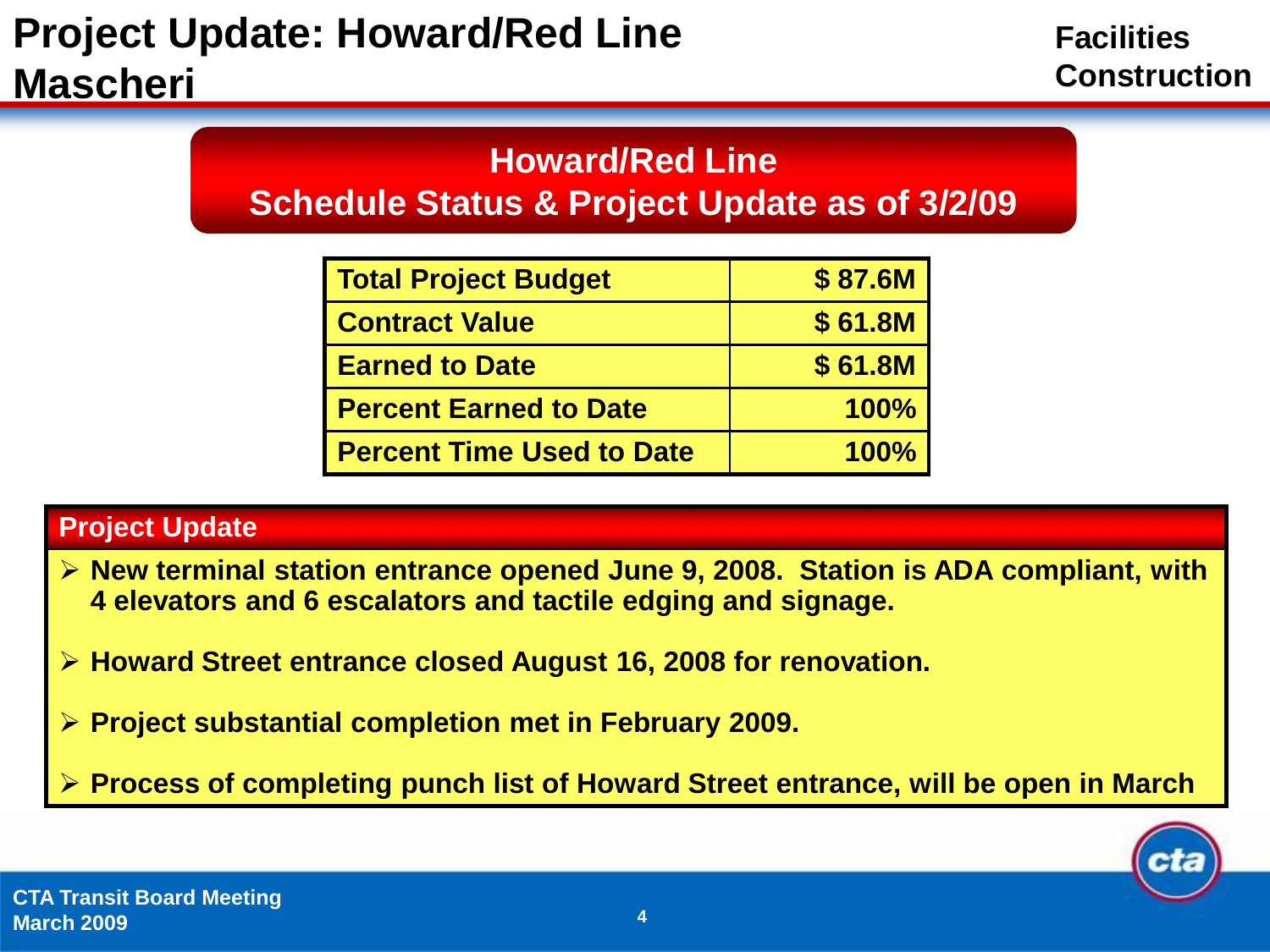## **Project Update: Howard/Red Line Mascheri**

## **Facilities Construction**

### **New Howard Street entrance being prepared for opening.**



**CTA Transit Board Meeting March 2009 5**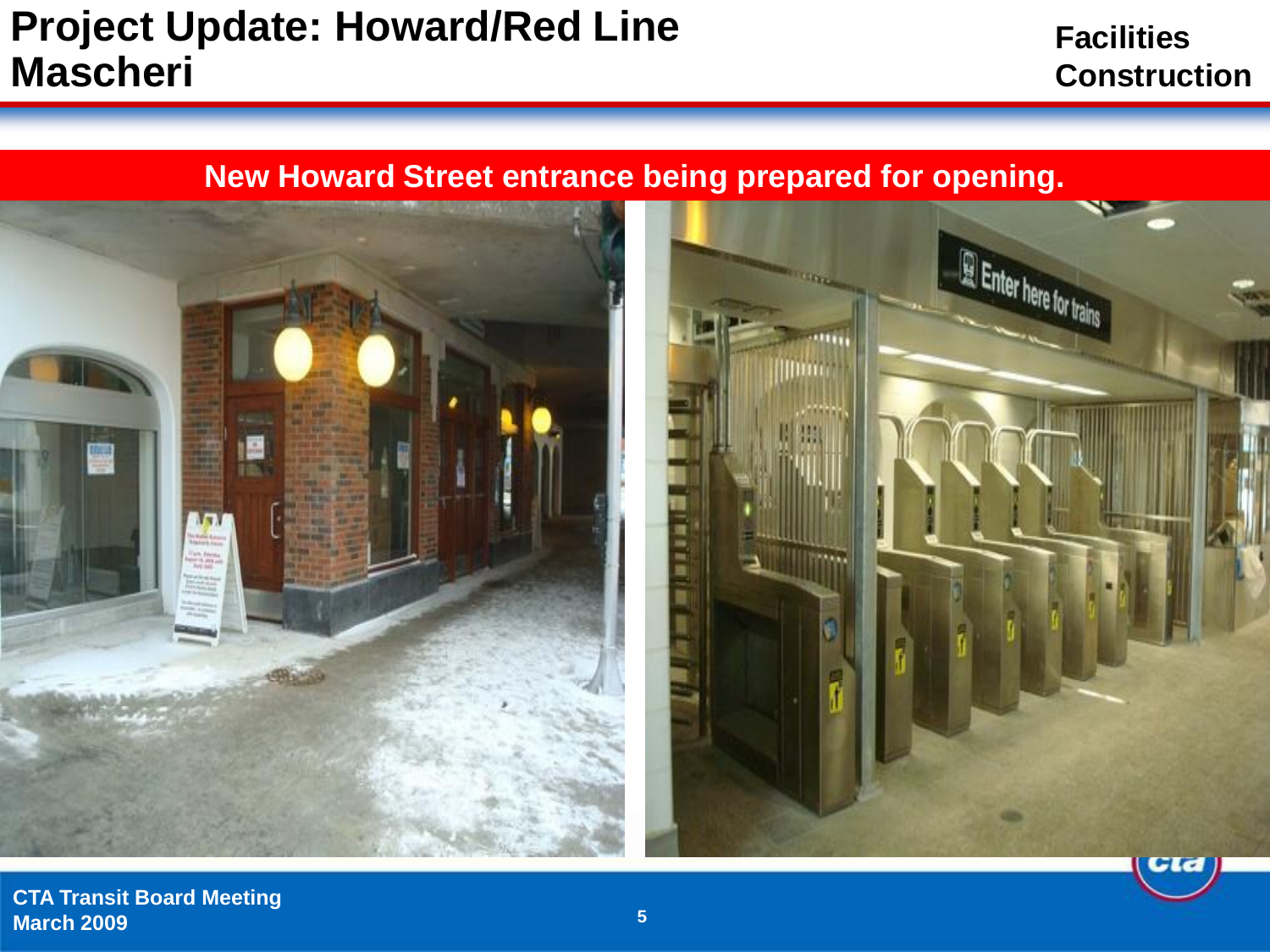## **Project Update: Howard/Red Line Mascheri**

### **Facilities Construction**

## **Additional canopy coverage installed.**





**CTA Transit Board Meeting March 2009 <sup>6</sup>**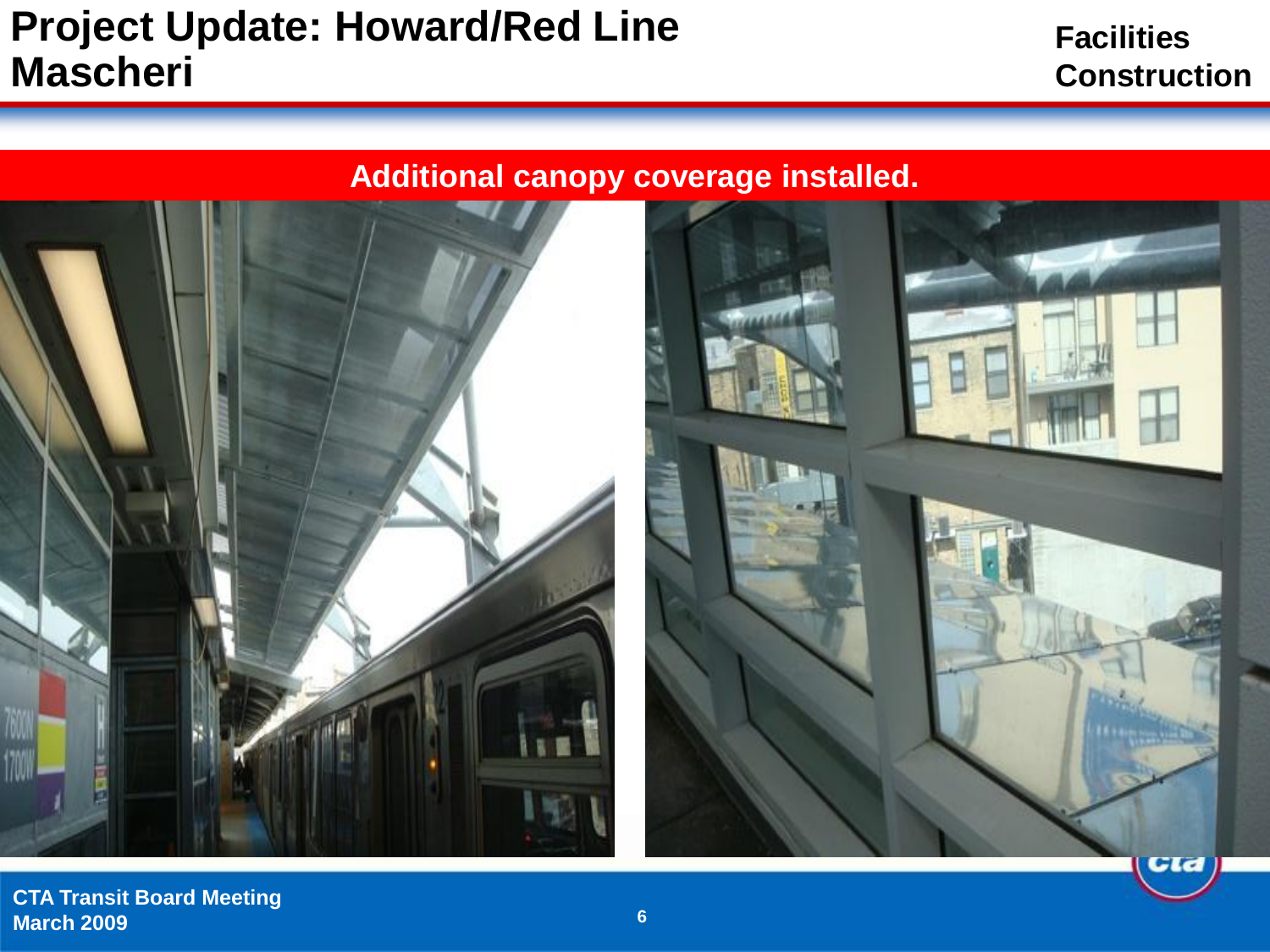# **Loop Signals**

**Schedule Status & Project Update as of 3/2/09**

| Total Project Budget             | \$103.2M |
|----------------------------------|----------|
| <b>Contract Value</b>            | \$67.3M  |
| <b>Earned to Date</b>            | \$32.3M  |
| <b>Percent Earned to Date</b>    | 48.0%    |
| <b>Percent Time Used to Date</b> | 79.4%    |

- **The Contractor is finishing up track work list items along Lake and Wabash. The majority of the work list items are complete, but a few items will remain open until the spring, due to weather restrictions.**
- **DBEC continues to install trips, signal platforms, signal cable, worker ahead signals, impedance bonds, and route selectors in the Loop. DBEC is replacing the switches on the Lake St. and Wells St. Bridges.**
- **DBEC installed a new signal facility on Wells between Lake and Randolph on the weekend of January 23, 2009. Architectural work will continue in this area. The installation of the first signal racks in the new facility started on March 2, 2009.**
- **Discussions regarding Tower 18 cutover continue. The Tower 18 cutover is currently scheduled for October 2009.**
- **EXTREX TRANSIG MEET COMPLETION DATE IS September 9, 2009. The Contractor's latest schedule update shows Mark 2019 21** *R* completion on September 21, 2010. CTA is working with the Contractor to reduce this delay.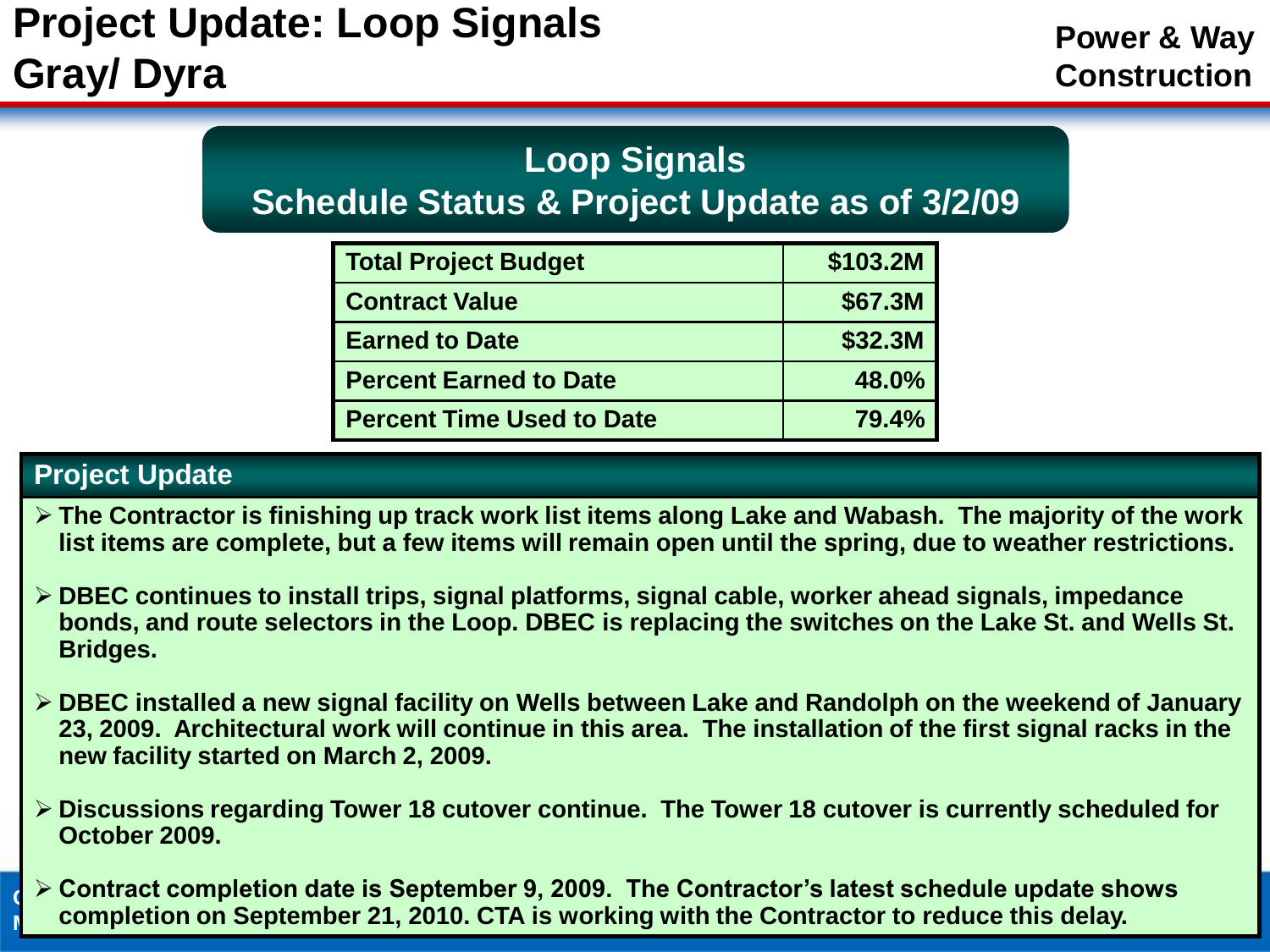# **Project Update: Block 37 Morey/McCarthy**

## **Block 37: Station Contract Schedule Status & Project Update as of 3/2/09**

| Total Project Budget          | \$89.1 M    |
|-------------------------------|-------------|
| <b>Contract Value</b>         | \$72.0 M    |
| <b>Earned to Date</b>         | \$89.1 M    |
| <b>Percent Earned to Date</b> | <b>100%</b> |
| Percent Time Used to Date     | <b>100%</b> |

#### **Station Project Update**

**Revised scope station project is complete. Total project budget, contract value and earned to date reflects escalator payment of \$1M which will be credited back to project from another CTA project. This credit will be utilized for tunnel contract.**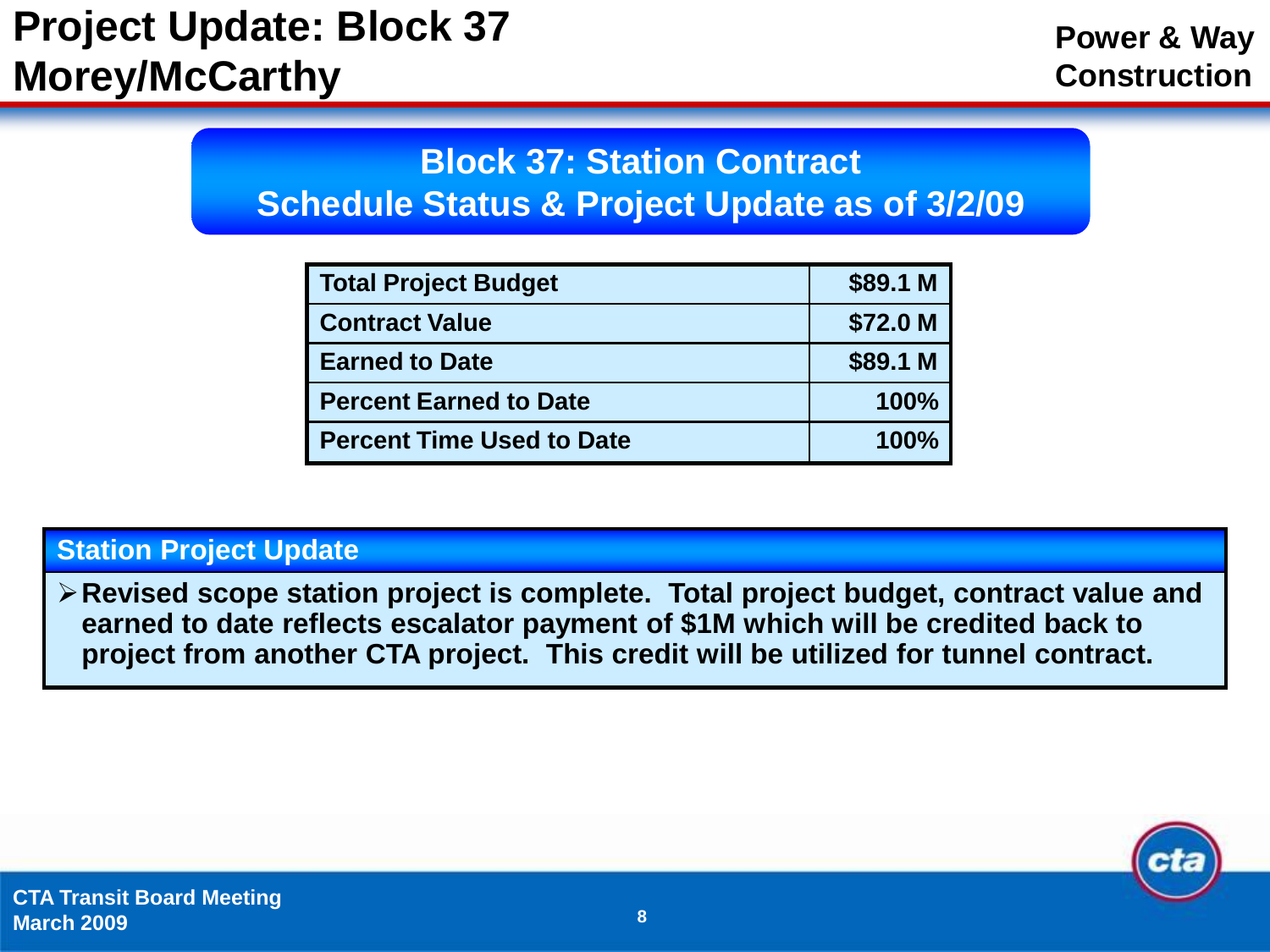## **Block 37: Tunnel Contract (Kiewit) Schedule Status & Project Update as of 3/2/09**

| Total Project Budget                 | \$128.9 M |
|--------------------------------------|-----------|
| <b>Contract Value</b>                | \$107.8 M |
| <b>Contract Value Earned to Date</b> | \$96.7M   |
| Percent of Contract Earned to Date   | 90%       |
| l Percent Contract Time Used to Date | 100%      |

#### **Tunnel Project Update**

- **Construction is complete, including punch list work. Contractor is preparing final invoices.**
- **Escalator credit of \$1M from the station project will be transferred to the tunnel project.**

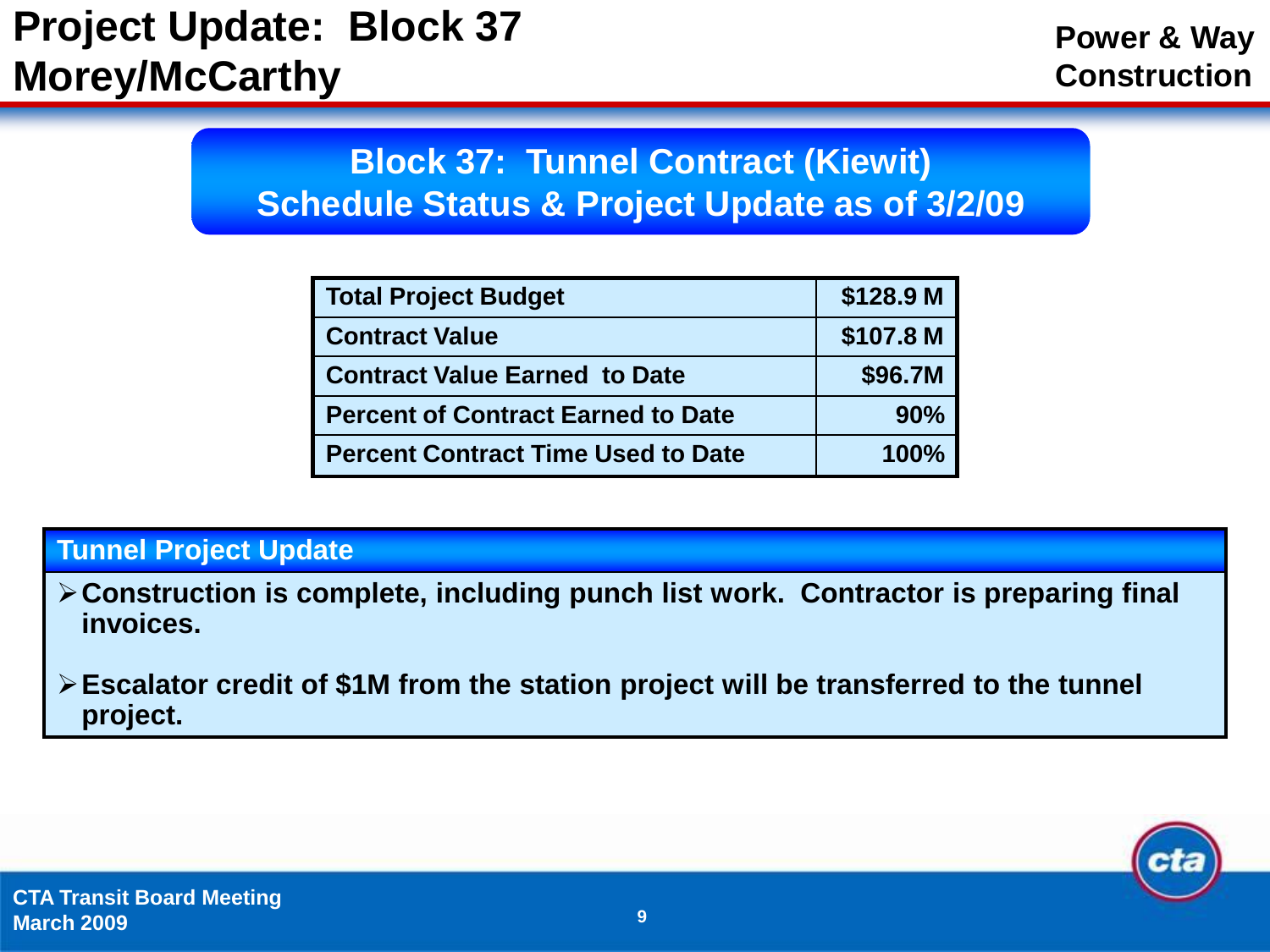# **Project Update: Ravenswood/ North Main Ties Morey/ Ohs**

## **Ravenswood and North Main Tie Renewal Project Schedule Status & Project Update as of 3/2/09**

| <b>Total Project Budget</b>      | \$44,524,011 |
|----------------------------------|--------------|
| <b>Contract Value</b>            | \$22,852,000 |
| <b>Earned to Date</b>            | \$21,064,273 |
| <b>Percent Earned to Date</b>    | 92%          |
| <b>Percent Time Used to Date</b> | 100%         |
| <b>Project Closeout Date</b>     | 4/11/09      |

- **All project milestones are complete and all materials have been received. CTA Construction and Purchasing are reviewing potential liquidated damages for the late arrival of project materials.**
- **CTA issued final signal punch list on 2/28/09. Completion of this punch list must occur within 30 days of the issuance date.**

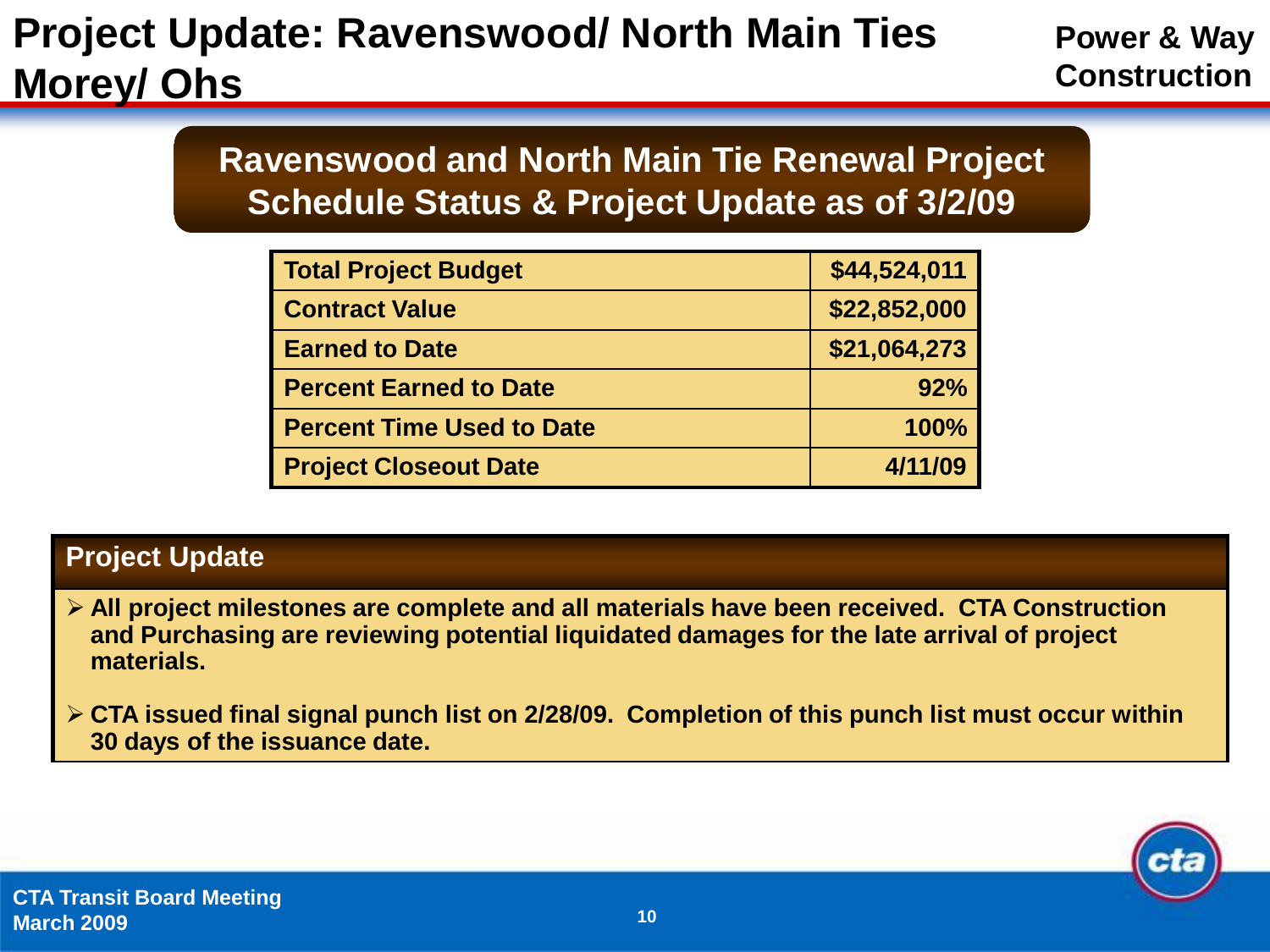# **Project Update: Blue Line Slow Zone Removal Gray/ Zinck**

**Power & Way Construction**

cta

## **Blue Line Slow Zone Removal Schedule Status & Project Update as of 3/2/09**

| Total Project Budget             | \$126M  |
|----------------------------------|---------|
| <b>Contract Value</b>            | \$99.8M |
| <b>Earned to Date</b>            | \$96.5M |
| <b>Percent Earned to Date</b>    | 96.7%   |
| <b>Percent Time Used to Date</b> | $96\%$  |

| <b>Project Completion</b>           |         |
|-------------------------------------|---------|
| <b>Total track feet to complete</b> | 111,845 |
| <b>Percent track feet complete</b>  | 100%    |
| <b>Project Closeout Date</b>        | 7/19/09 |

#### **Project Update**

**Welding and punch list work to continue through March 2009.**

**Pending change items include the addition of auxiliary negative return.**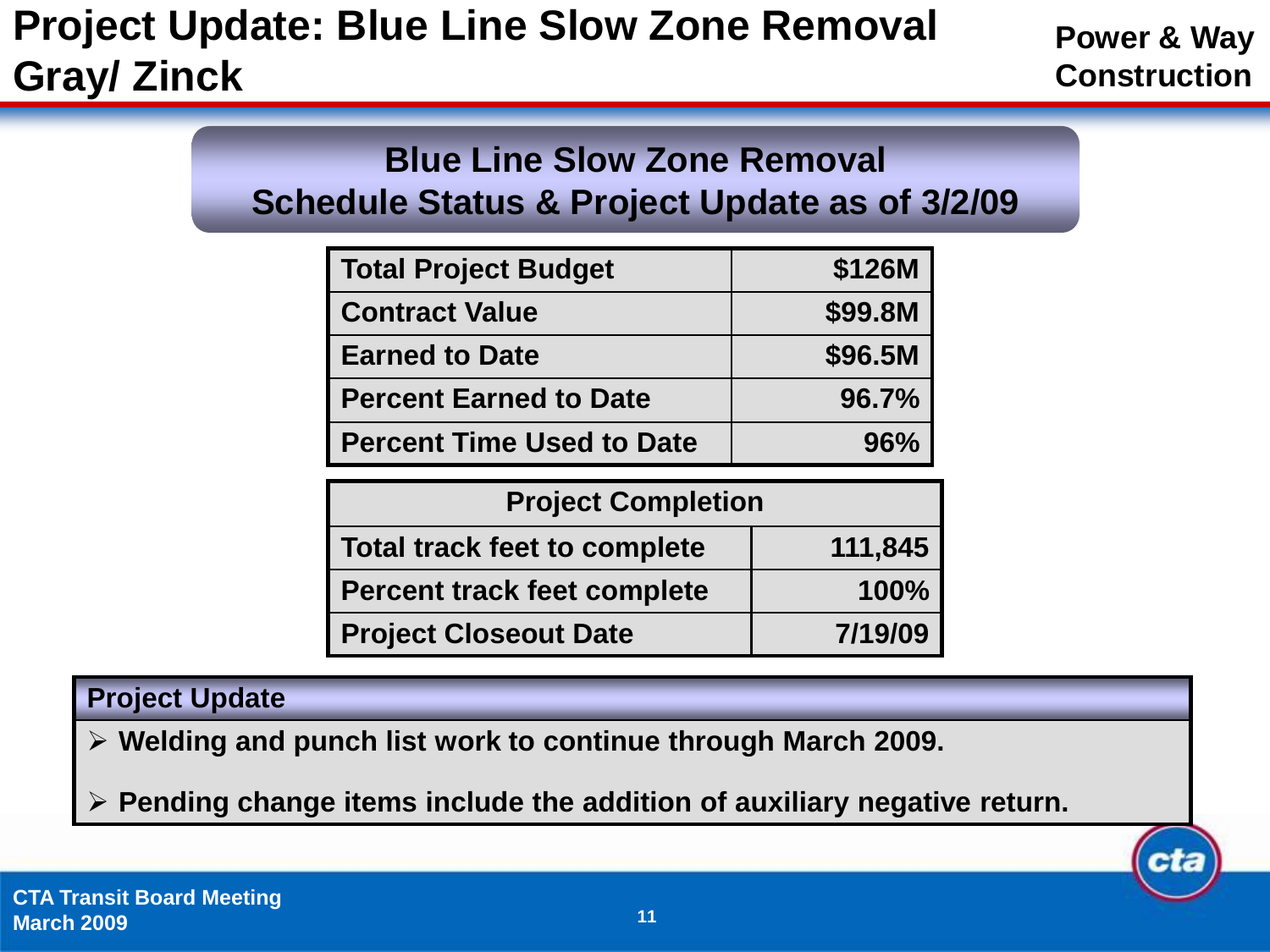# **Project Update: State Street Tie Replacement Morey/Heard**

**Power & Way Construction**

## **State Street Tie Replacement Schedule Status & Project Update as of 3/2/09**

| <b>Total Project Budget</b>      | \$38.1M |
|----------------------------------|---------|
| <b>Contract Value</b>            | \$27.6M |
| <b>Earned to Date</b>            | \$27.1M |
| <b>Percent Earned to Date</b>    | 98%     |
| <b>Percent Time Used to Date</b> | 100%    |
| <b>Project Closeout Date</b>     | 4/5/09  |

- **Punch list work was completed 2/28/09.**
- **Project closeout is expected by 4/5/09.**